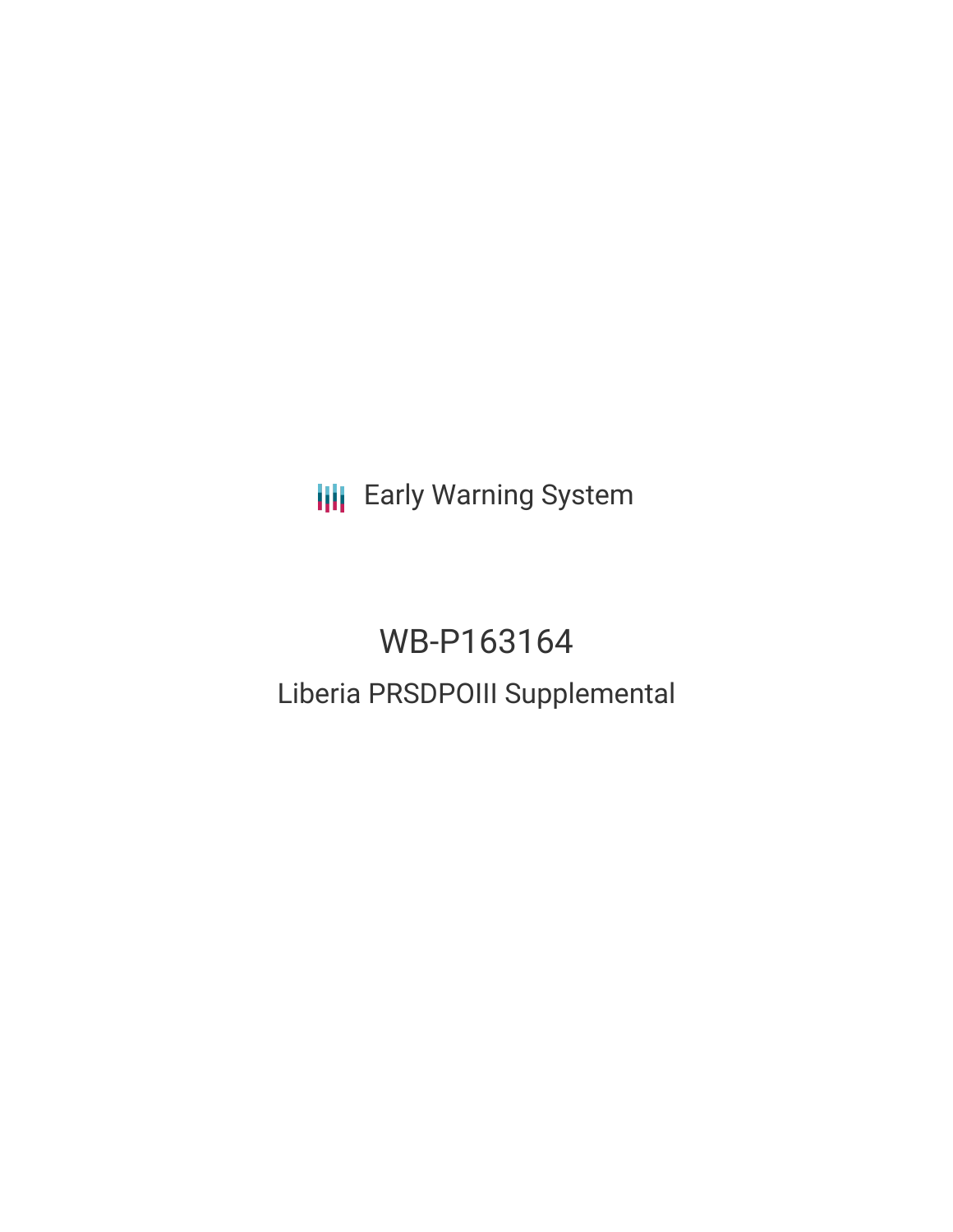

## **Quick Facts**

| <b>Countries</b>               | Liberia                                  |
|--------------------------------|------------------------------------------|
| <b>Financial Institutions</b>  | World Bank (WB)                          |
| <b>Status</b>                  | Active                                   |
| <b>Bank Risk Rating</b>        | U                                        |
| <b>Voting Date</b>             | 2017-06-26                               |
| <b>Borrower</b>                | MINISTRY OF FINANCE AND DEVELOPMENT PLAN |
| <b>Sectors</b>                 | Agriculture and Forestry                 |
| <b>Investment Amount (USD)</b> | \$12.00 million                          |
| <b>Project Cost (USD)</b>      | $$16.37$ million                         |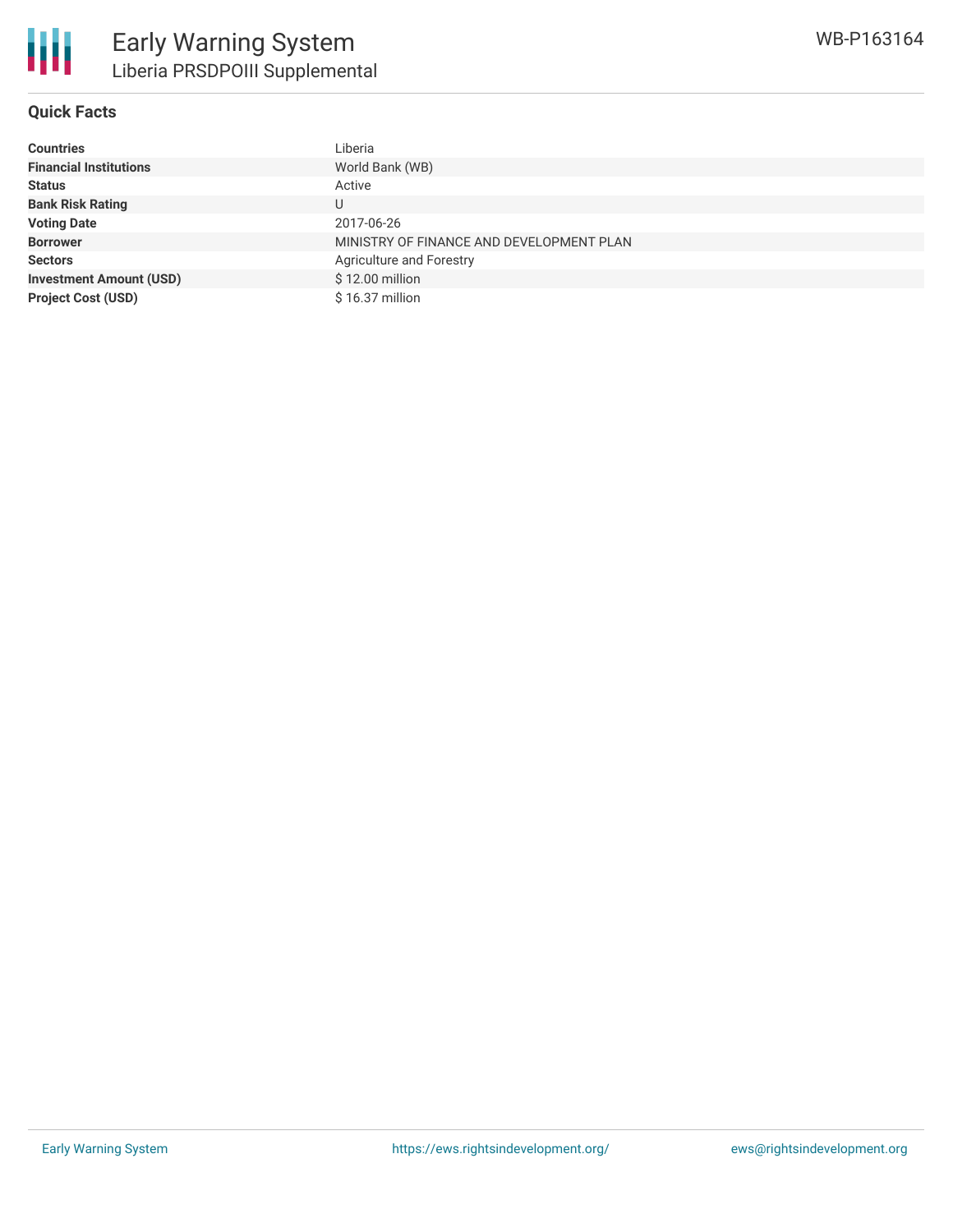

#### **Project Description**

This program document presents a supplemental financing to the Third Poverty Reduction Support Development Policy Operation (PRSDPO-III) to the Republic of Liberia in amount of special drawing rights (SDR) 4.8 million in International Development Association (IDA) grants and of SDR4.1 million in International Development Association (IDA) credits, and of United States (U.S.) 4,366,500 dollars in grants from the Liberia forest landscape single donor trust fund. At the time the PRSDPO-III was negotiated in October 2016, Liberia's fledgling economy, already weakened by the adverse economic effects of the Ebola crisis, has been hard hit by severe exogenous shocks from the sustained slump in global commodity prices. Economic and fiscal performance in 2016 and 2017 turned out to be worse than expected as downside risks, highlighted in the PRSDPO-III program document, have materialized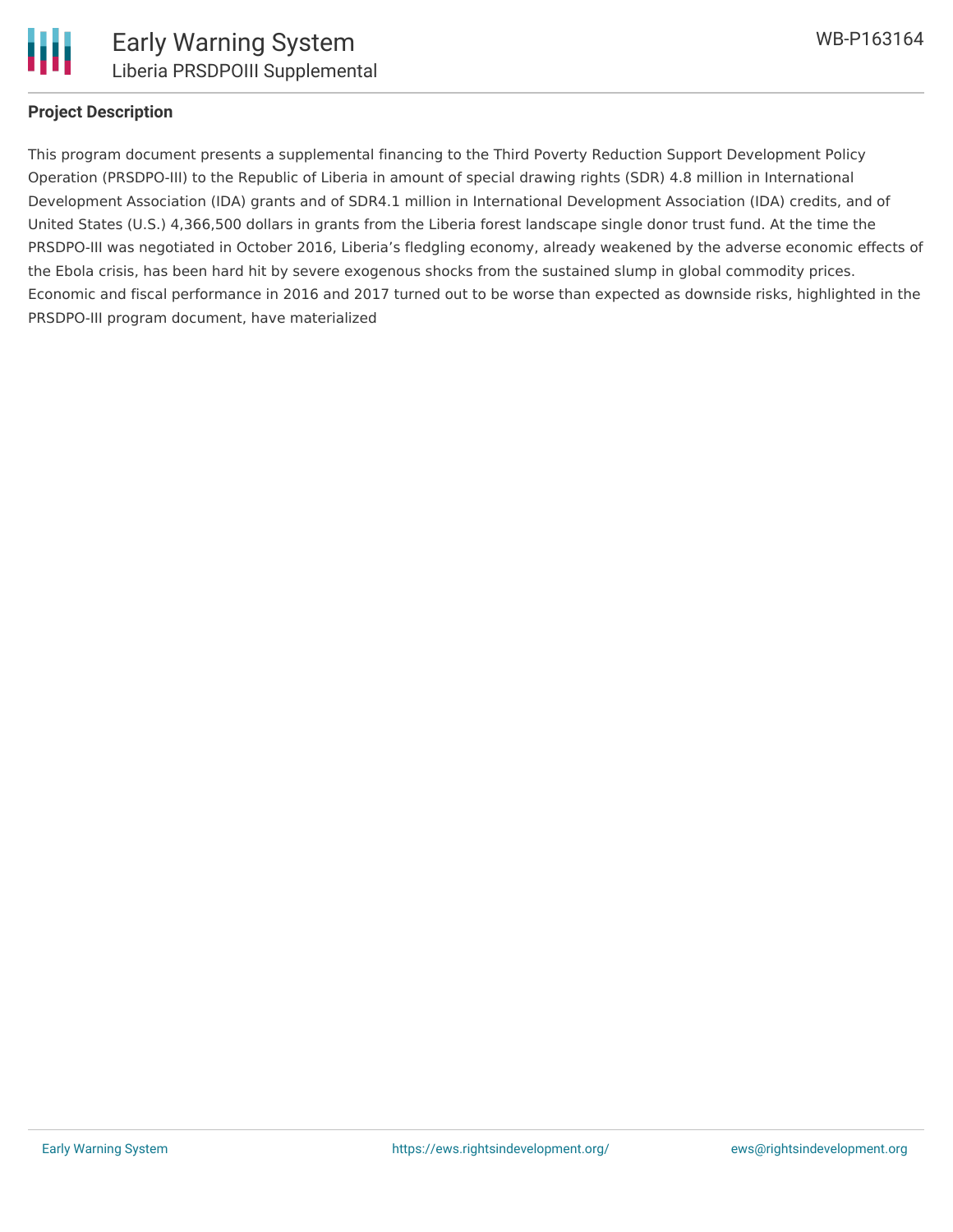### **Investment Description**

World Bank (WB)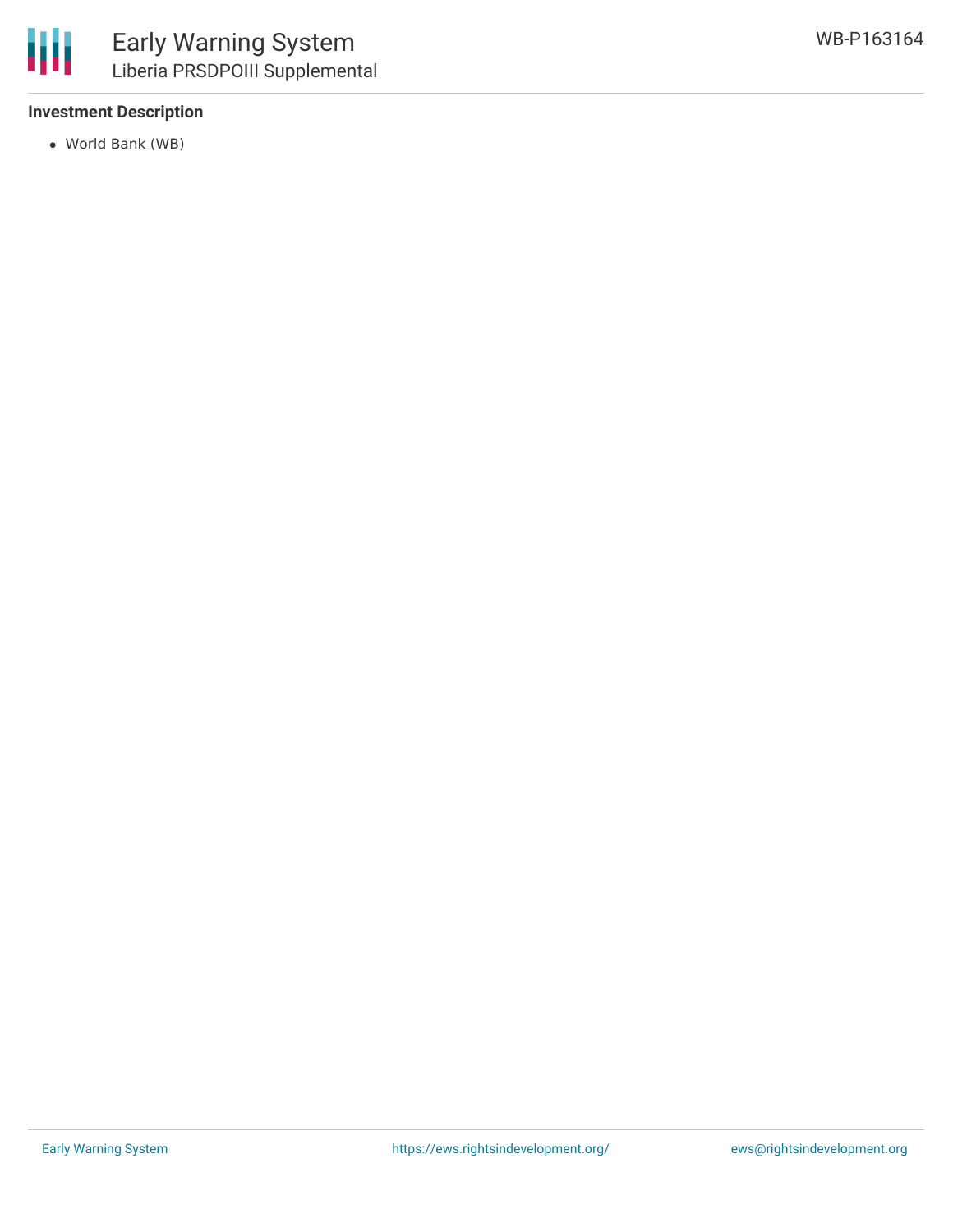

### **Contact Information**

Republic of Liberia Contact: Alvin Attah Title: Deputy Minister for Economic Management Tel: + 231-0886-992226 Email: attah@mof.gov.lr

#### ACCOUNTABILITY MECHANISM OF WORLD BANK

The World Bank Inspection Panel is the independent complaint mechanism and fact-finding body for people who believe they are likely to be, or have been, adversely affected by a World Bank-financed project. If you submit a complaint to the Inspection Panel, they may investigate to assess whether the World Bank is following its own policies and procedures for preventing harm to people or the environment. You can contact the Inspection Panel or submit a complaint by emailing ipanel@worldbank.org. You can learn more about the Inspection Panel and how to file a complaint at: http://ewebapps.worldbank.org/apps/ip/Pages/Home.aspx.